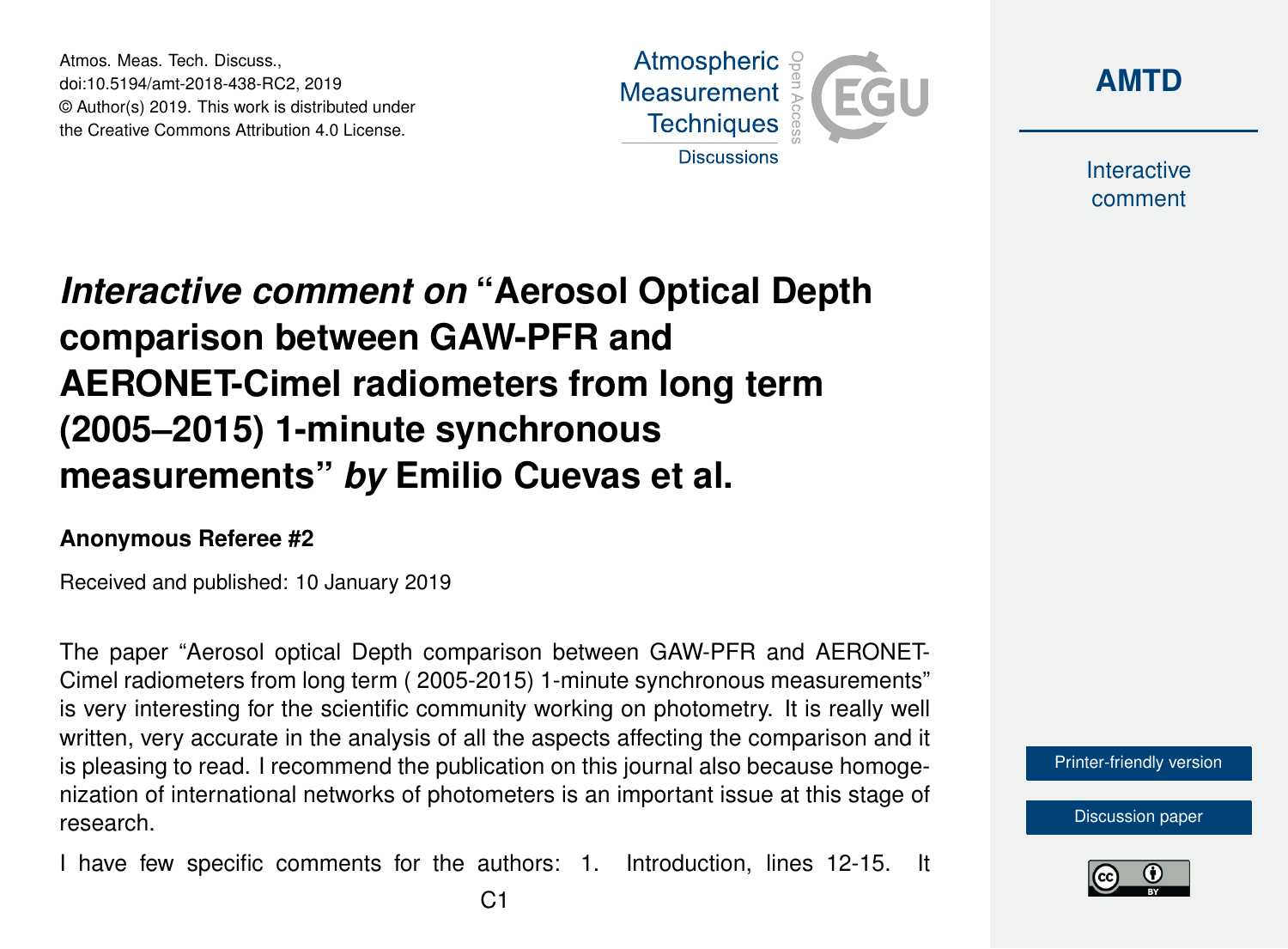is not true that only two global ground-based radiometer networks exist, that is AERONET and GAW. SKYNET ( https://www.skynet-isdc.org/) and its regional subnetwork ESR ( www.eroroskyrad.net) provide centralized AOD and other optical and physical aerosol parameters, on a daily bases and downloadable from the website. SKYNET is also attending several intercomparison campaigns against PFR as example www.eroroskyrad.net/quatram.html, and the Fourth WMO Filter Radiometer Comparison for aerosol optical depth measurements. So I'd suggest the authors to mention their existence.

3.GAW-PFR and AERONET-Cimel radiometers, line 21: specify if these Cimel models have one sensor for both direct and diffuse solar radiation ( new models) or two different sensors ( old version). Lines 21-24, the deterioration of the filter is however "not minimized" by the absence of a system for keeping the temperature constant inside the optics. Page 6 line 1-3, it is better stating also here that the final measurement is an average of the 10-s measurements, even if declared later. Line 12, is not the triad of PFR calibrated by lamps, but using Langley plot?

4. Data and methodology used in this study Line 24, format problem Line 33, state here that in the section 5.4 AE will be compared

5.1 AERONET-Cimel AOD traceability Line 5, I don't know if it is easy to represent, but in Figure1 it would be interesting to highlight the changes of equipment during the time.

5.2.1 Calibration related errors line 16: are all the involved Cimel "Maters"?; "in-situ absolute calibration": with absolute do you mean by lamp? Lines 20-21: It is not clear why you transfer calibration among Cimels if they are all masters, and therefore calibrated separately. Figure 2: why there is a hole of data for optical mass at about 4.2?

5.2.3 Did you consider a possible influence of WV absorption at 500 nm? Small differences came out during the Fourth WMO Filter Radiometer Comparison. Pag 19 line 11 Cimel doesn't measure pressure, so better saying " from the different way the two Interactive comment

[Printer-friendly version](https://www.atmos-meas-tech-discuss.net/amt-2018-438/amt-2018-438-RC2-print.pdf)

[Discussion paper](https://www.atmos-meas-tech-discuss.net/amt-2018-438)